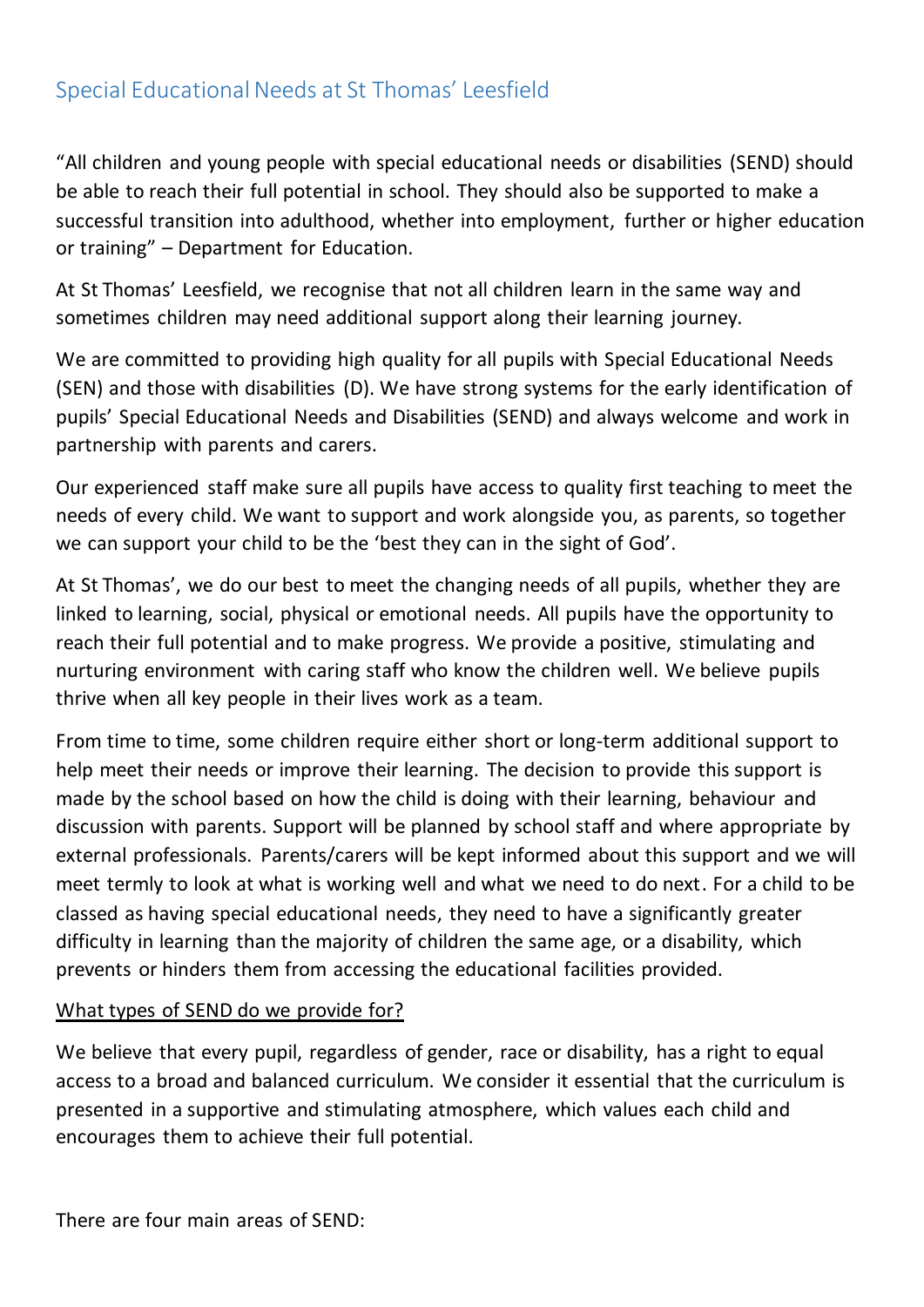- Communication and interaction
- Cognition and learning
- Social, emotional and mental health
- Sensory and/or physical

### How do we identify and assess pupils with SEND?

We have a number of methods to help us identify if a child needs extra help.

We receive information from pupils' previous schools/pre-school settings and/or from other services who have worked with your child, for example a speech and language therapist. The progress of all pupils is monitored regularly by class teachers and the Senior Leadership Team (SLT), so that when a pupil is not making **expected** progress in a particular area of learning, the school can quickly identify the need for additional support. This will then be discussed with parents/carers. If parents/carers have concerns about the progress of their child, they should make an appointment to speak to the class teacher/SENDCO to discuss their concerns. This information will be used to ensure that we meet any additional needs your child may have.

Once your child is in school, we will monitor their progress and development. If we have concerns, we may ask other professionals to give advice and support but parents/ carers are always involved in these decisions. We may ask a specialist teacher to come into school and do assessments on how a child learns, or the Educational Psychologist might offer advice on strategies for support. Each child is assessed individually according to the SEND Code of Practice and a personal, child-friendly target sheet will be developed dependent on need and reviewed termly with the child and parents.

Children who require support in terms of their acquisition of English are not considered SEND pupils but they may require additional support through Quality First Teaching and/or Interventions.

### Who is our special educational needs coordinator (SENCO) and how can she be contacted?

Mrs Elizabeth Schofield is the Special Educational Needs Coordinator (SENCO) and is responsible for the implementation of the SEND policy and the coordination of provision to support children with Special Educational Needs. She is also the Year 2 teacher Wednesday to Friday. Mrs Schofield can be contacted on 0161 770 5710 or by email on [e.schofield@leesfield.oldham.sch.uk](mailto:e.schofield@leesfield.oldham.sch.uk) . Our school governor with responsibility for SEND is Mrs Alma Roebuck and can be contacted through the school office.

### How do we adapt the curriculum and learning environment?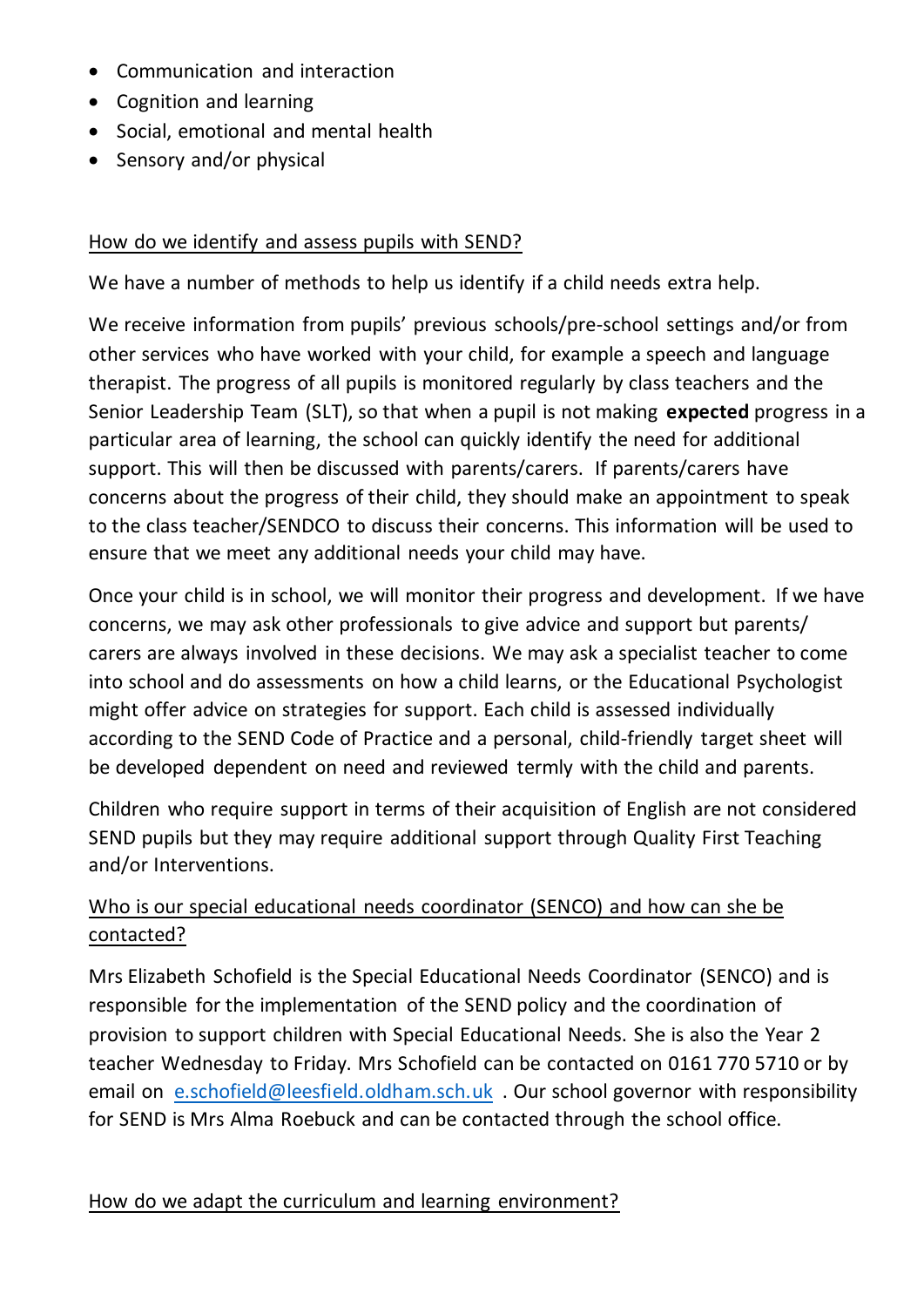All children receive class teacher input via effective classroom teaching. Teachers plan and teach a differentiated curriculum which is matched to the individual needs of all our learners. This includes using a variety of teaching strategies so that all children are fully engaged in learning. The teacher will have the highest possible expectations for your child and all pupils in their class: we want them to do the best they can. All teaching is based on building on what your child already knows, can do and can understand.

We teach in lots of different ways, as children do not all learn in the same way. This may involve things like using more practical learning, alternative forms of recording or providing different resources adapted for your child. All lessons are differentiated to meet the needs of your child. Grouping of ability, mixed and independent work is used to support all pupils. We put in place specific strategies (which may be suggested by the SENCO or staff from outside agencies) to enable your child to access the learning task.

Additional support for learning that is available for pupils with SEND may include;

- Putting in place specific strategies (which may be suggested by the SENDCO or staff from outside agencies) to enable your child to access the learning task.
- Support from the teaching assistant in small groups or individually
- School delivers a variety of individual and small group interventions. Examples of these might include additional phonics or numeracy support, writing booster groups or social groups. We vary these interventions depending on the need of individual children at any one time. Further details of these interventions can be obtained by speaking with the SENCO.
- Children are provided with the resources they require which are tailored specifically to their needs. These may include specialist writing equipment, sloped writing tables, adapted keyboards, equipment for maths etc.

A One Page Profile or Target sheet will be implemented to set targets and monitor progress. This will be shared with parents/carers and reviewed termly to ensure that support remains appropriate. Where necessary the school may seek support from outside services. This will be discussed with parents/carers and a referral made with their permission. All children are assessed for their suitability to sit standardised tests. School adheres to guidance set out by the DfE.

#### What is our approach to teaching pupils with SEN?

The school will follow a graduated approach to your child's learning. It will follow the sequence of -Assess, Plan, Do, Review. This way we can constantly make sure that the school is meeting your child's needs. Parents and Pupils will be kept informed and be an integral part of the process.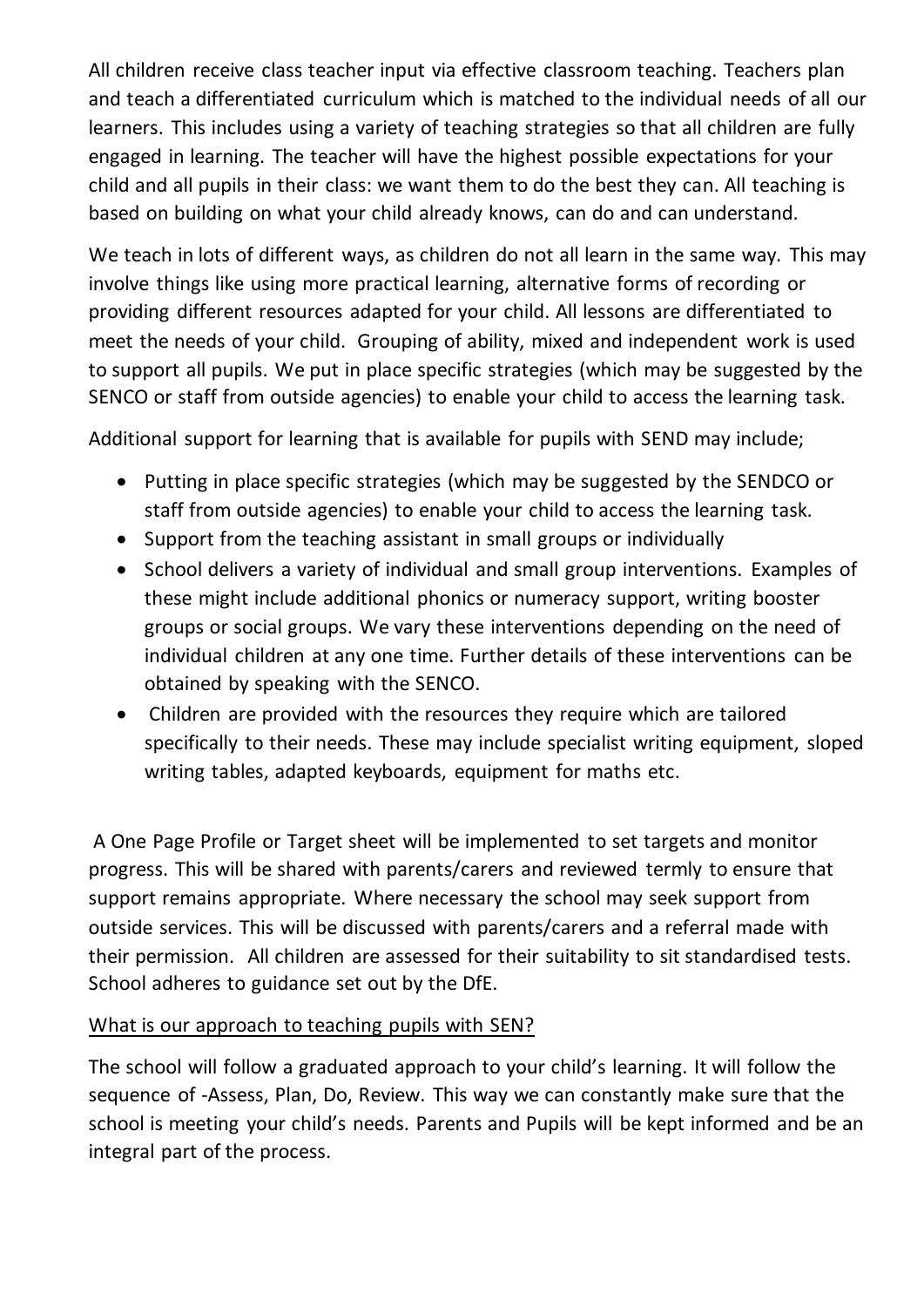## How do we enable pupils with SEND to engage in activities with other pupils who do not have SEN?

Every pupil has the opportunity to participate in all aspects of school life, by careful planning and differentiation throughout the day. This includes lunch times when your child may attend a club to support their needs. All school trips are assessed for suitability by paying attention to any areas of relevant need for individuals within the year group. Care is taken to inform the providers of any specific needs of pupils and staff will let parents/guardians know what has been put in place.

We make sure activities outside the classroom and school trips are available to all. Risk assessments are carried out for each trip and suitable numbers of adults are made available to accompany the pupils, with 1:1 support if necessary. Parents and carers are invited to accompany their child on a school trip if this ensures access. Health and safety audits will be conducted as and when appropriate.

## How do we consult parents of pupils with SEND and involve them in their child's education?

We operate an open-door policy to allow parents/carers to contact a member of staff with ease. This is supported by;

- Working in partnership with parents/carers to support each child's well-being, learning needs, progress and aspirations.
- The first point of contact would be your child's class teacher who may then consult with the SENCO
- We hold Parent/Carer review meetings 3 times per year
- Annual reports are given to parents/carers at the end of the year.
- Parents/carers are invited to become involved in school-life through a number of means eg coffee mornings, assemblies
- Our Governing Body includes Parent Governors/representatives.
- Prospective Parents are welcome to make an appointment to come and look round the school prior to their child starting school.
- Parents/carers are encouraged to give feedback to the school through evaluation forms after reports
- Parents are welcome to make an appointment with the class teacher or Head teacher.

### How do we consult pupils with SEND and involve them in their education?

Children are involved every day in their own learning. They are involved in the assessment of their own learning and progress through self- assessments, fix it time and end of topic evaluations. The children are encouraged to talk about their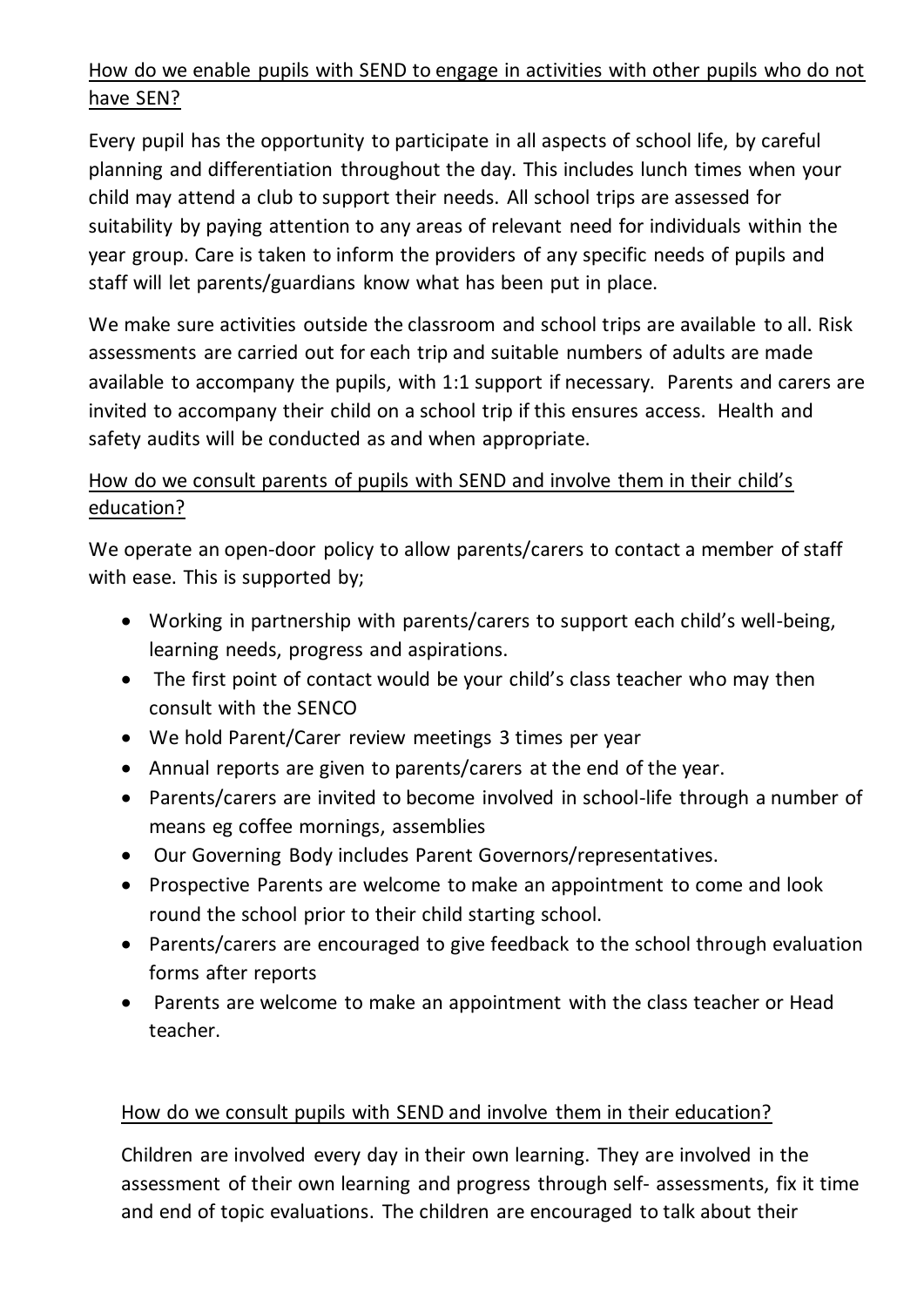learning in pairs and small groups. Children contribute to their One Page Profile/Target sheet as part of the Person Centered Review Meeting process. Children's targets are discussed with them and they take ownership of them.

#### How do we assess and review pupils' progress towards their outcomes?

The school will follow a graduated approach to your child's learning. It will follow the sequence of -Assess, Plan, Do, Review. This way we can constantly make sure that the school is meeting your child's needs. Parents and Pupils will be kept informed and be an integral part of the process. Children on the School SEND register will have a Target sheet, updated termly and/ or Education and Health Care Plan (EHCP). You will be invited to attend a person-centred meeting in order for us to review and set new targets together and pupil's thoughts and views will feed into the process. The progress of children with an EHC Plan is formally reviewed at an Annual Review with all adults and services involved with the child's education present.

## Reports How do we support pupils moving between different phases of education/life?

We have very strong links with local nurseries and secondary schools and the SENCO team in Saddleworth has established a Transition Group where children can meet pupils from other school in Year 6 for a range of activities in preparation for transition to secondary school. When children have an identified SEND before they start school, we work with parents and the people who already know them and use the information already available to identify what their SEND provision will be in our school setting. Additional visits can be arranged for children starting Reception class, or moving on to secondary.

## How do we support pupils with SEND to improve their emotional and social development?

We have an inclusive approach to education and understand that good social and mental health is key to children's development. We offer a range of lunchtime clubs to support children and classes use mindfulness and yoga to support children with their behaviour, social skills, low confidence and low self-esteem. The well-being of all of our pupils is extremely important. Our Always rules are well-established in each class and children have ownership of these. They can be spotted and earn house points and can use the 'worry welly' and 'suggestion sock' for concerns and ideas as to how we can do even better. Children in Year 2 complete the Zippy's Friends programme for developing and improving friendships and we hope to access the junior programme (Apple's Friends) soon. We adapt the Always rules to suit individuals where appropriate and use individual sticker charts, tokens etc to earn rewards.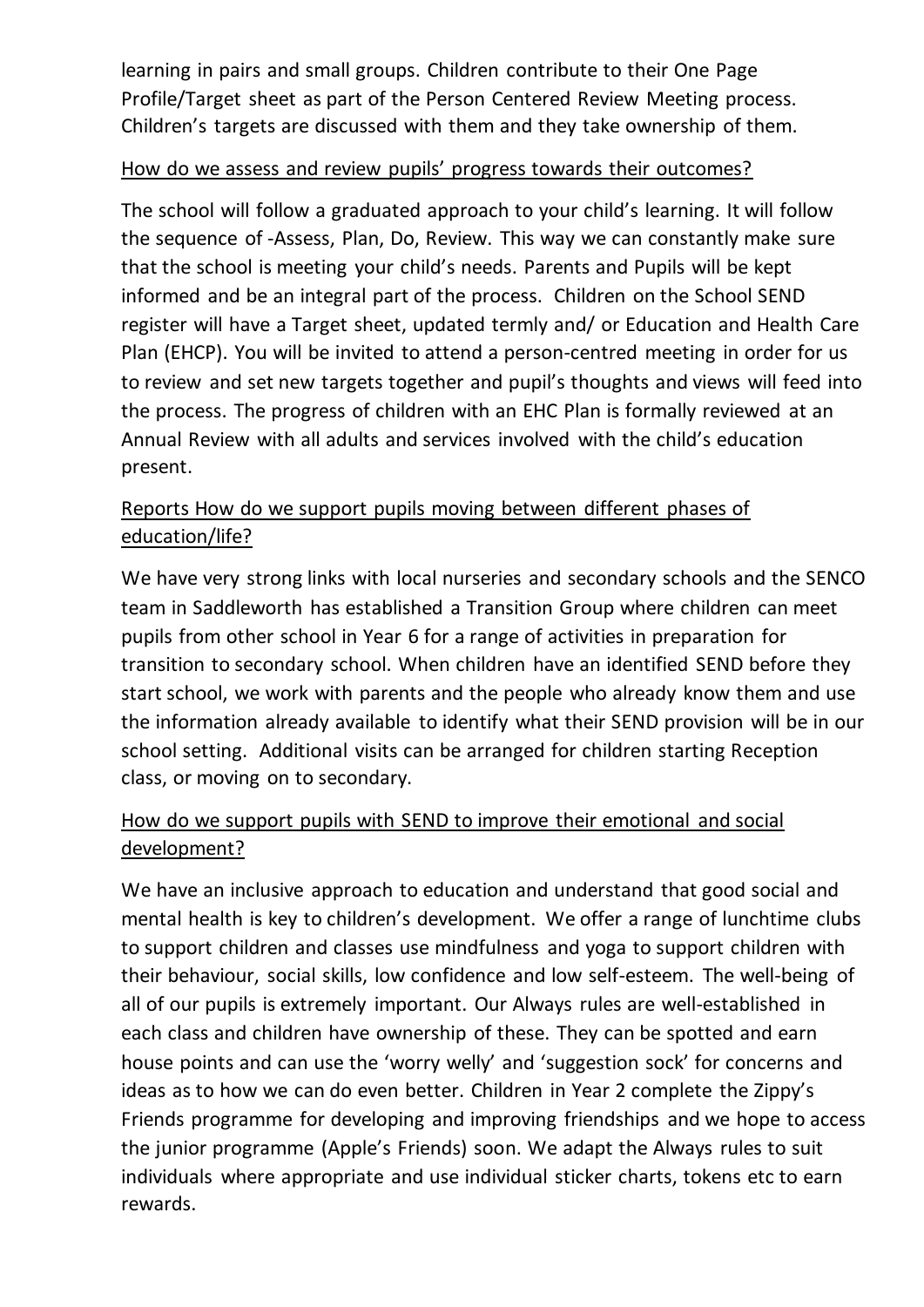Our Positive Behaviour and Anti Bullying Policy; which includes guidance on expectations, rewards and sanctions is fully understood and implemented by all staff. We regularly monitor attendance, support pupils returning to school after absence and take the necessary actions to prevent prolonged unauthorised absence through our Learning Mentor, Mrs Costello.

To promote pupil voice, we have an active School Council. All classes have representatives who attend meetings where issues on aspects of school life are discussed.

What expertise and training do our staff have to support pupils with SEND? Through attendance at local collaborative meetings, the SENCO keeps up to date with national and local updates in SEND policy and practice to enable them to support children and staff effectively. Staff are trained in key areas enabling them to support all children effectively. Examples of these include Team Teach, Numicon training and Partnership for Children training. Staff receive regular training and support in response to children's needs. The governing body is responsible for ensuring that funding is used appropriately, and for monitoring teaching and accessibility. There is a designated SEND Governor who liaises with the SENCO. They also report to the governing body. If a child has a particular need, we ensure that relevant staff are trained in dealing with it by consulting with the relevant health professional or attending specific training if necessary. School has a number of appropriately qualified first aiders who are on site each day and up to date with training requirements. All staff have received basic first aid training and are familiar with the procedure to follow in case of a medical emergency.

### What support services are available to parents/ children?

At times, school may need more specialist advice and may need to do a referral for additional advice/ support on how best to support a child. We may need to ask for a Speech and Language assessment, an Occupational Therapy assessment or to have a specialist teacher or psychologist come into school for example. Where referrals are necessary, we always speak to parents and explain fully our reason for the decision. School would always seek parental consent for referrals.

Where children need medication or have allergies, all staff are made aware and photographs of the child displayed. If children need specialist equipment in school, the SENCO will arrange for this to be monitored and checked by the Physical Disability Team.

School can access:

- Healthy Young Minds for mental health
- Early Help- a team to support the family